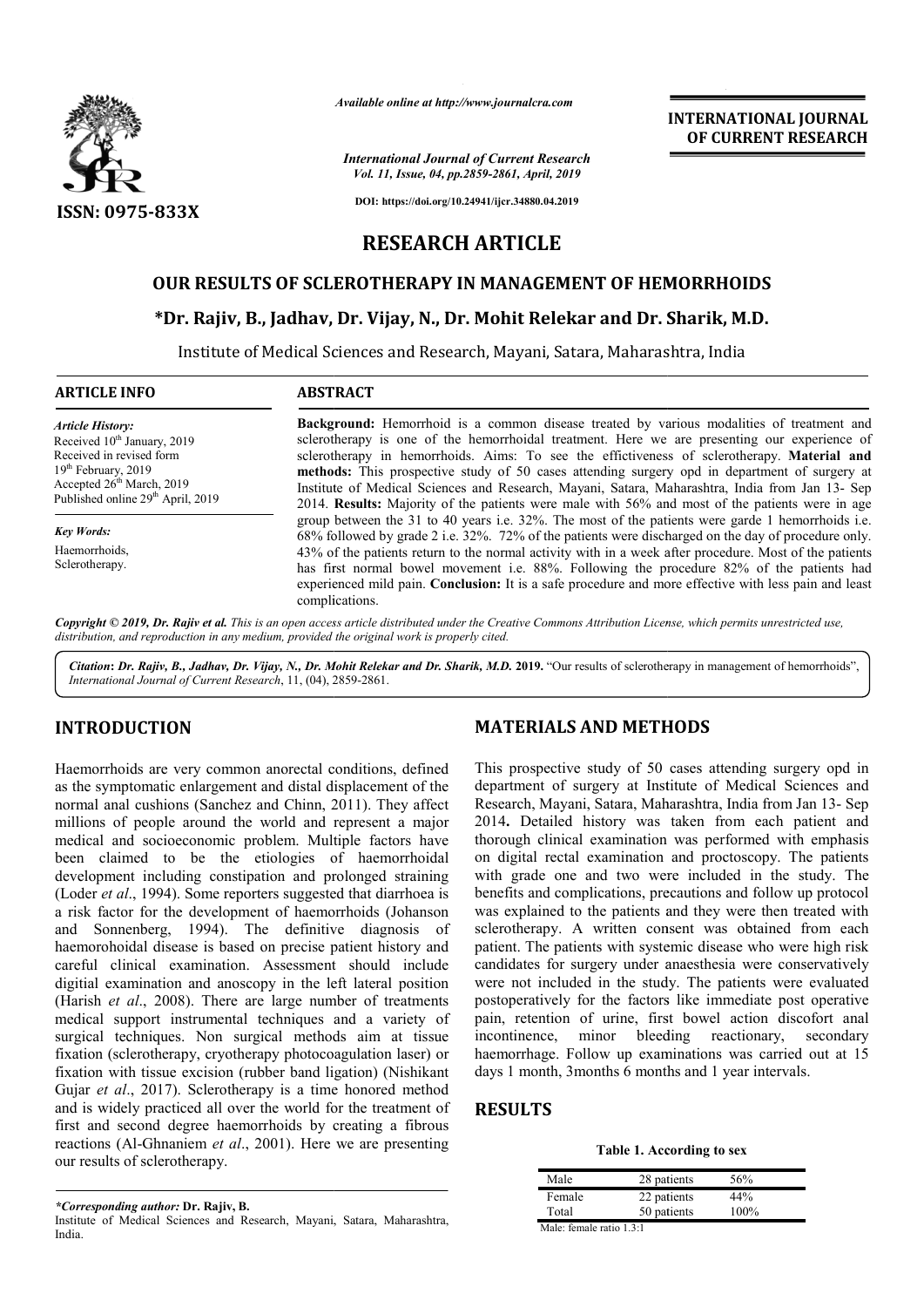The patients were predominantly male at 28 pt (56%) while the females were at 22(44%).

| Age group | Case | Percentage |
|-----------|------|------------|
| $20$      | 2    | 4%         |
| 21 to 30  | 6    | 12%        |
| 31 to 40  | 16   | 32%        |
| 41 to 50  | 12   | 24%        |
| 51 to 60  | 8    | 16%        |
| >60       | 6    | 12%        |
| Total     | 50   | 100%       |

**Table 2. According to age**

In our study most of the cases were observed in age group that was 31-40 followed by the 41 to 50 years age group 12 patients  $(24%)$ .

**Table 3. Grading of haemorrhoids**

| Grade 1 | 34 cases | 68% |
|---------|----------|-----|
| Grade 2 | 16 cases | 32% |
| Total   | 50       | 100 |

In our study grade one cases were 34 (68%) and grade two were  $16(32\%)$  cases.

**Table 4. Distribution of hospital stay**

| Day care  | 36 patients | 72%  |
|-----------|-------------|------|
| $1st$ day | 14 patients | 28%  |
| Total     | 50 pts      | 100% |

In our study. 36 patients (72%) were discharged on the day of procedure and followed by 14 patients (28%) were discharged on the first postoperative day.

**Table 5. Time to return to normal action**

| $\leq$ l week | 43 patients | 86%  |
|---------------|-------------|------|
| $1-2$ week    | 6 patients  | 12%  |
| $2-3$ wks     | 1 pt        | 2%   |
| Total         | 50 patients | 100% |

In our study out of 50 patients, 43 patients (86%) were returned to normal activity in less than 1 week, follow up by 6(16%) patients in 1 to 2 weeks there was only one patient who took about 2-3 wks.

## **First Bowel Movement Bowel action**

| Normal   |  |
|----------|--|
| Painful  |  |
| Bleeding |  |

44 patients had normal bowel action, while 6 had painful action and 0 had bleeding.

**Table 7. Characteristic of post op pain**

| Nature of pain | Number      | Percentage |
|----------------|-------------|------------|
| Mild           | 41 patients | 82%        |
| Moderate       | 9 patients  | 18%        |
| Severe         | 0 patients  | $0\%$      |
| Total          | 50          | 100        |

Most of the patients had mild pain 41patients (82%), 9 patients (18%) had moderate pain followed by severe pain seen in 0 patients (0%).

| Duration of pain | Number      | Percentage |
|------------------|-------------|------------|
| 1 day            | 37 patients | 74%        |
| $2-3$ day        | 13 patients | 26%        |
| $>3$ days        |             |            |
| Total            | 50          | 100        |

The duration of pain in only limited to 1 day in 37 patients  $(74%)$  followed by 2-3 days in 13 pts  $(26%)$ .

**Table 8. Post op complication**

|                         | Number | Percentage |
|-------------------------|--------|------------|
| Retention of urine      |        | $0\%$      |
| Reactionary haemorrhage |        | $0\%$      |
| Secondary haemorrhage   |        | $0\%$      |
| Flatus incontinence     |        | $0\%$      |
| Fecal incontinence      |        | $0\%$      |
| Serous discharge        |        | 0%         |

Post op complications were not observed.

**Table 9. Follow up symptoms**

|                 | 6 months | vear     |
|-----------------|----------|----------|
| <b>Bleeding</b> | 13(26%)  | 16(32%)  |
| Prolapse        | 2(4%)    | 3 $(6%)$ |

After follow up at 6 months and 1 year, 13 patients (26%) had bleeding at 6 months and 16 patients  $-32\%$  at 1 year. 2 patients (4%) had prolapse at 6 months and 3 patients (6%) had prolapse at 1 year.

#### **DISCUSSION**

In earlier times haemorrhoids were thought to be due to the varicosity of haemorrhoidal plexus or due to hyperplasia of corpus cavernosum recti (Steward, 1962). True prevalence of haemorrhoids is unknown .western statistics shows that it is 37% with an equal frequency in men to women (Gazet *et al*., 1970). while study conducted by madhumitha mukhopadhyay *et al*. showed male to female ratio 1.5:1.This may be partly due to the fact that women are often reluctant to approach for rectal bleeding and much less reluctant to undergo invasive procedure (Madhumita Mukhopadhyay *et al*., 2014). The present method, using 5% phenol injected into the submucosa at the level of hemorrhoidal pedicles above the dentate line, Blanchard (Blanchard, 1982) claims was introduced by Albright in 1882. The technique was further improved by Gabriel in 1963. Injection sclerotherapy became very popular in the U.K. and many reports continue to support its use. In our study maximum cases belongs to the 31 to 40 age group with 16 patients (32%), followed by the 41 to 50 years age group with 12 patients (24%).

Most of the authors have reported the mean age of haemorrhoids to be between 30 to 50 years(5)In our study grade one cases were 34 (68%) and grade two were 16( 32%) cases . study conducted by nishikant *et al*. 2017 shows 75% were in grade one and 25 were in grade two. (Nishikant Gujar *et al*., 2017). In our study 36 patients (72%) were discharged on the day of procedure and followed by 14 patients(28%) who were discharged on the first postoperative day While study conducted by Nishikant gujar *et al* shows 75% cases were discharged on day care basis , 25% were on first post operative day (Nishikant Gujar *et al*., 2017). In our study, out of 50 patients, 43 patients (86%) returned to normal activity in less